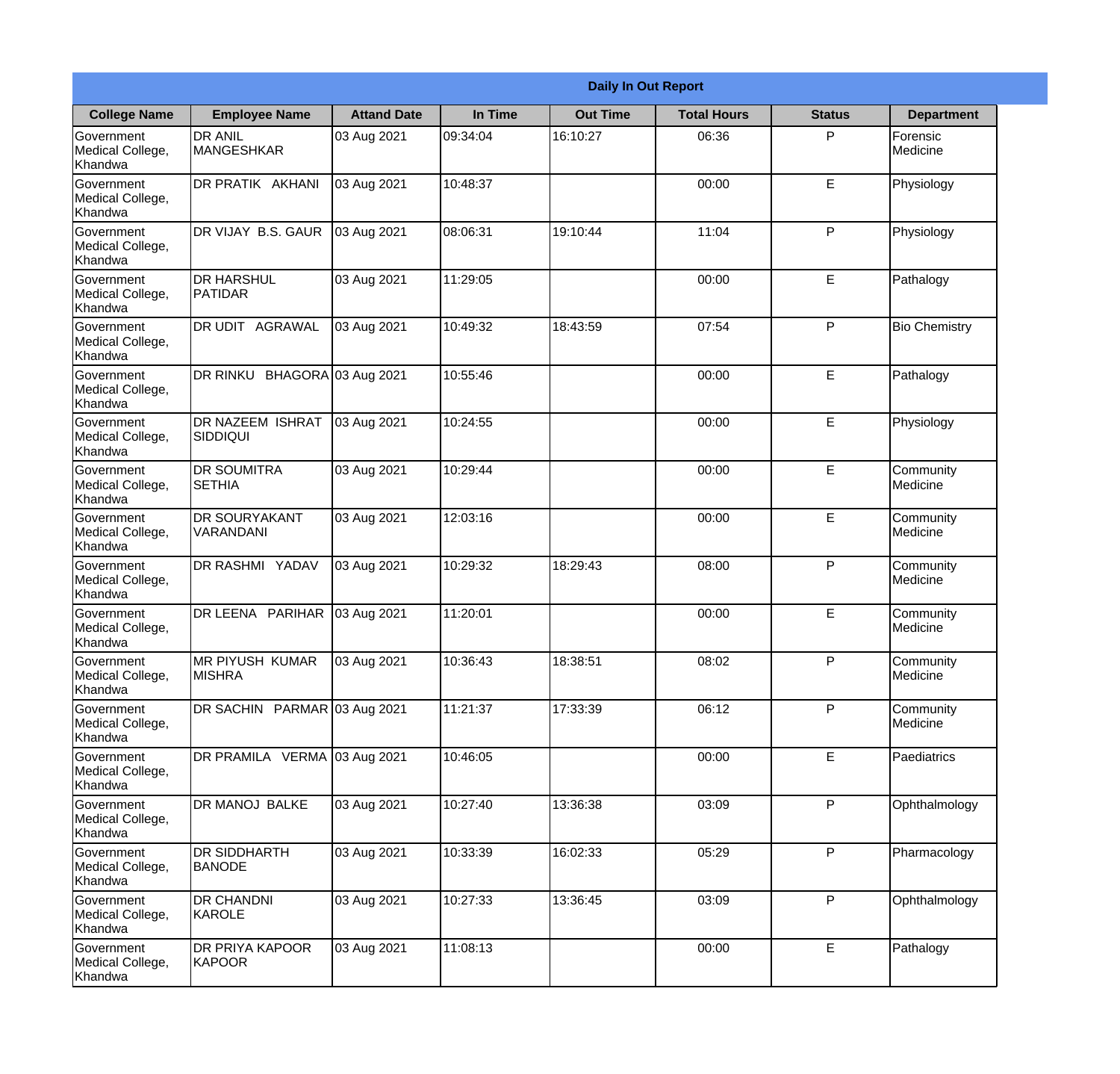| <b>Designation</b>                  | <b>Category</b>     |
|-------------------------------------|---------------------|
| Assistant Professor   Para Clinical |                     |
| Assistant Professor   Non Clinical  |                     |
| Associate Professor Non Clinical    |                     |
| Assistant Professor   Para Clinical |                     |
| Associate Professor Non Clinical    |                     |
| Assistant Professor   Para Clinical |                     |
| Professor                           | <b>Non Clinical</b> |
| Assistant Professor   Para Clinical |                     |
| Demonstrator/Tutor   Para Clinical  |                     |
| <b>Assistant Professor</b>          | Para Clinical       |
| <b>Assistant Professor</b>          | Para Clinical       |
| Statistician                        | Para Clinical       |
| Assistant Professor   Para Clinical |                     |
| Professor                           | Clinical            |
| Assistant Professor   Clinical      |                     |
| Associate Professor   Para Clinical |                     |
| <b>Assistant Professor</b>          | <b>Clinical</b>     |
| Demonstrator/Tutor   Para Clinical  |                     |

## **Daily In Out Report**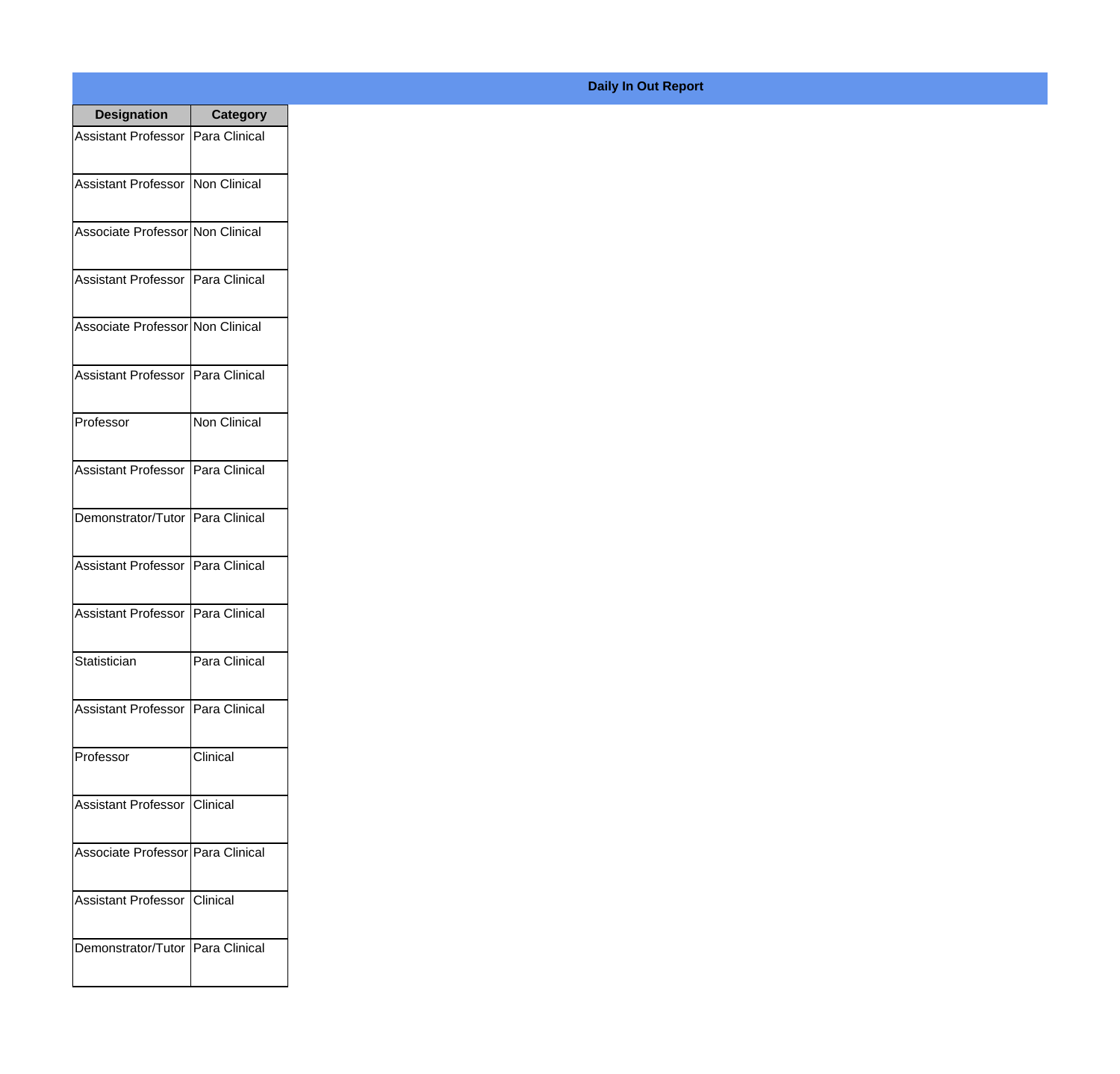|                                                  |                                                       |             |          |          | <b>Daily In Out Report</b> |              |                             |
|--------------------------------------------------|-------------------------------------------------------|-------------|----------|----------|----------------------------|--------------|-----------------------------|
| <b>Government</b><br>Medical College,<br>Khandwa | <b>DR SAPNA</b><br><b>MAHESHRAM</b>                   | 03 Aug 2021 | 10:46:13 |          | 00:00                      | E            | Community<br>Medicine       |
| Government<br>Medical College,<br>Khandwa        | DR RAKESH SINGH<br><b>HAZARI</b>                      | 03 Aug 2021 | 16:51:45 |          | 00:00                      | E            | Pathalogy                   |
| <b>Government</b><br>Medical College,<br>Khandwa | <b>DR NISHA</b><br><b>KAITHWAS</b>                    | 03 Aug 2021 | 10:32:23 | 13:57:10 | 03:25                      | P            | Psychiatry                  |
| Government<br>Medical College,<br>Khandwa        | DR SHAIKH M.KHALIQ 03 Aug 2021                        |             | 11:53:56 |          | 00:00                      | E            | <b>Bio Chemistry</b>        |
| Government<br>Medical College,<br>Khandwa        | <b>DR RAJU</b>                                        | 03 Aug 2021 | 09:10:59 | 17:37:28 | 08:27                      | $\mathsf{P}$ | Forensic<br>Medicine        |
| Government<br>Medical College,<br>Khandwa        | <b>DR SITARAM</b><br><b>SOLANKI</b>                   | 03 Aug 2021 | 10:44:10 | 17:34:40 | 06:50                      | $\mathsf{P}$ | Forensic<br>Medicine        |
| Government<br>Medical College,<br>Khandwa        | <b>DR RANJEET</b><br><b>BADOLE</b>                    | 03 Aug 2021 | 10:50:45 |          | 00:00                      | E            | <b>General Medicine</b>     |
| Government<br>Medical College,<br>Khandwa        | <b>DR ASHOK</b><br><b>BHAUSAHEB NAJAN</b>             | 03 Aug 2021 | 10:47:07 |          | 00:00                      | E            | Forensic<br>Medicine        |
| Government<br>Medical College,<br>Khandwa        | <b>DR NITESHKUMAR</b><br>KISHORILAL<br><b>RATHORE</b> | 03 Aug 2021 | 10:17:06 |          | 00:00                      | E            | Pharmacology                |
| <b>Government</b><br>Medical College,<br>Khandwa | DR PRIYESH<br><b>MARSKOLE</b>                         | 03 Aug 2021 | 11:13:48 | 17:11:17 | 05:58                      | P            | Community<br>Medicine       |
| <b>Government</b><br>Medical College,<br>Khandwa | <b>DR SANGEETA</b><br><b>CHINCHOLE</b>                | 03 Aug 2021 | 11:06:20 |          | 00:00                      | E            | Physiology                  |
| Government<br>Medical College,<br>Khandwa        | DR NISHA MANDLOI<br>PANWAR                            | 03 Aug 2021 | 09:55:00 | 17:21:50 | 07:26                      | P            | Obstetrics &<br>Gynaecology |
| Government<br>Medical College,<br>Khandwa        | <b>DR SATISH</b><br><b>CHANDEL</b>                    | 03 Aug 2021 | 12:11:15 |          | 00:00                      | E            | Pharmacology                |
| Government<br>Medical College,<br>Khandwa        | <b>DR JITENDRA</b><br>AHIRWAR                         | 03 Aug 2021 | 10:58:51 |          | 00:00                      | E            | Pathalogy                   |
| Government<br>Medical College,<br>Khandwa        | <b>DR MUKTESHWARI</b><br><b>GUPTA</b>                 | 03 Aug 2021 | 11:07:27 | 17:38:43 | 06:31                      | P            | Pharmacology                |
| Government<br>Medical College,<br>Khandwa        | DR YASHPAL RAY                                        | 03 Aug 2021 | 10:23:22 |          | 00:00                      | E            | Anatomy                     |
| Government<br>Medical College,<br>Khandwa        | <b>KUMAR</b><br><b>DR VISHAL</b><br><b>THAKRE</b>     | 03 Aug 2021 | 10:15:46 | 16:32:47 | 06:17                      | $\mathsf{P}$ | Physiology                  |
| Government<br>Medical College,<br>Khandwa        | RENU WAGHMARE                                         | 03 Aug 2021 | 18:29:52 |          | 00:00                      | E            | Community<br>Medicine       |